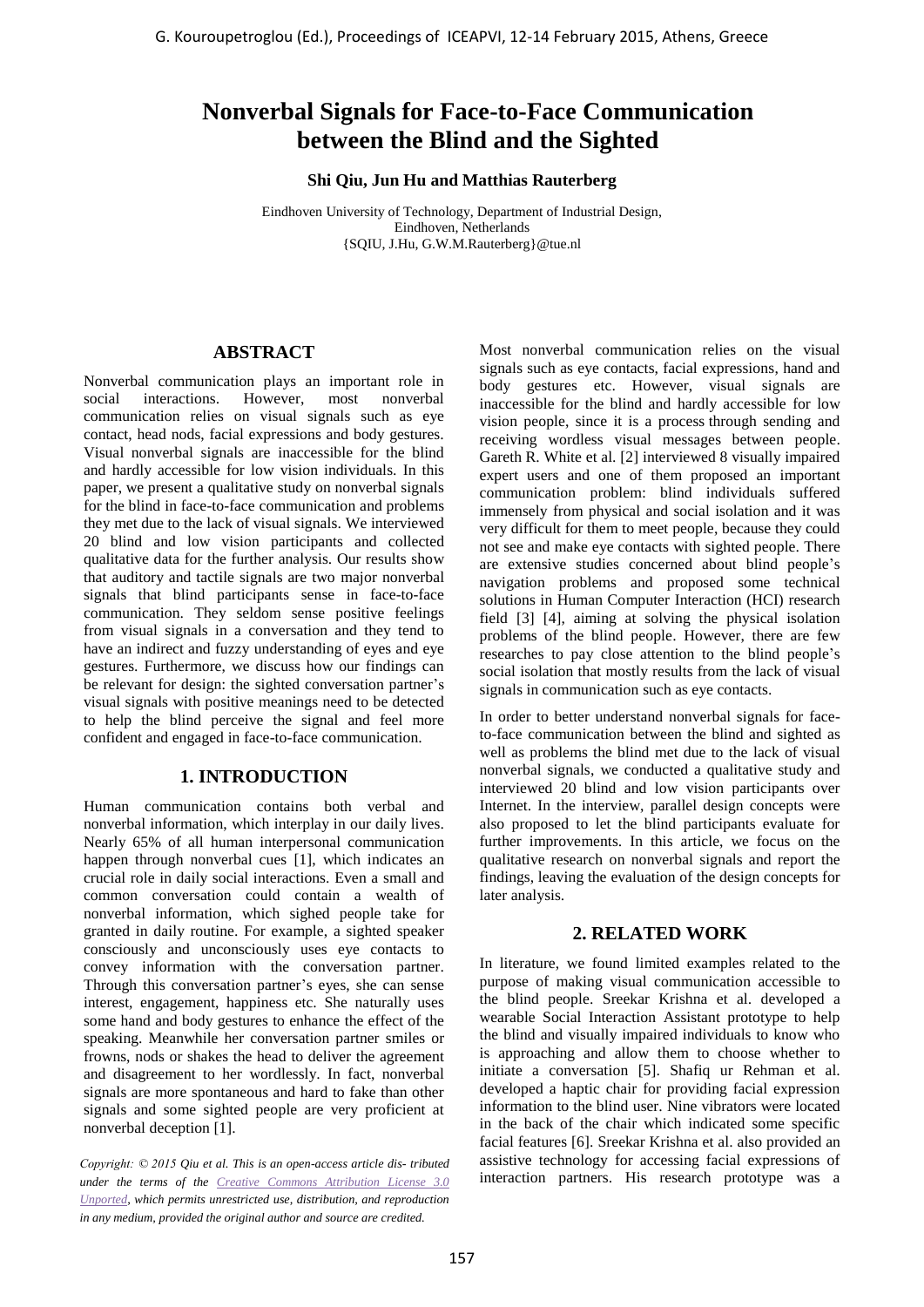vibrotactile glove wore by the blind individual and it could convey the conversation partner's seven facial expressions (happy, sad, surprise, neutral, angry, fear and disgust) with different vibration patterns[7]. However, it increases the cognitive load for the blind to remember all the meanings of seven vibration patterns. Besides, it does not seem natural to map the conversation partner's facial expressions to a vibrotactile glove. Although the sensory technology is feasible, it still lacks a deep understanding of the blind people's real needs in visual nonverbal communication.

In a prior study [8], we adopted a qualitative research method and interviewed 6 blind participants in Hong Kong about communication problems they met in mobile social media. In this paper, we extended our research to face-to-face communication and also adopted a qualitative study to deep understand blind people's needs in nonverbal communication.

### **3. USER STUDY**

#### **3.1 Participants**

Twenty bind participants participated in interviews. Ten were from Yang Zhou Special Education School in Chinese mainland and the other ten were from Hong Kong Blind Union (Table 1). Their age ranged from 16 - 29 ( $M = 20.30$ ,  $SD = 2.79$ ) and most of them were high school, college and university students. There were 8 female participants and 12 male participants. Participants were suggested to provide their vision conditions based on the diagnoses from doctors as much as possible. All the participants in Hong Kong clearly knew their vision conditions, which were kept in official medical records. Some participants in Chinese mainland were uncertain about vision conditions, so a teacher in Yang Zhou Special Education School provided vision conditions based on participants' disability certifications from China Disabled Persons' Federation (CDPF).

In Table 1, Y1 to Y10 are participants from Yang Zhou, Chinese mainland. H1 to H10 are participants from Hong Kong. Chinese mainland and Hong Kong have different vision standards in categorizing the visual impairment. Chinese mainland [9]: Blindness 1, Blindness 2, Blindness3, Blindness 4. Hong Kong [10]: Totally blind and Low vision (severe low vision, moderate low vision and mild low vision). In this user study, we standardized different vision conditions in Chinese mainland and Hong Kong, based on the vision conversion standard of the International Classification of Disease (ICD) 10th Revision 1st and 2nd edition [11]. We also used terms: totally blind (Blindness 5, no light perception) and low vision (Blindness 3-5 and Severe visual impairment, with light perception) in this paper.

#### **3.2 Setup**

Since all the blind participants were not convenient to be available for face-to-face interview, interviews were conducted over Internet using online audio. In fact, participants could choose either online audio or video

| communication software and all of them chose audio,    |
|--------------------------------------------------------|
| which tended to protect more personal privacy. Tencent |
| OO and Skype were preinstalled in Yang Zhou Special    |
| Education                                              |

| glove wore by the blind individual and it<br>rey the conversation partner's seven facial<br>(happy, sad, surprise, neutral, angry, fear and<br>th different vibration patterns[7]. However, it                                                                                                                                                                                                                                                                                                                                                                                                                                                                                                                                                                                                                                                                                                              | communication software and all of them chose audio,<br>which tended to protect more personal privacy. Tencent<br>QQ and Skype were preinstalled in Yang Zhou Special<br>Education                                                                                                                                                                                                                                                                                                                                                                                                                                                                                                                                                                                                                                                                                         |                           |          |                                                                                                                                                                                                                                                                                                                                                                                                                                                                                                                                                                                                                            |                                  |                                |
|-------------------------------------------------------------------------------------------------------------------------------------------------------------------------------------------------------------------------------------------------------------------------------------------------------------------------------------------------------------------------------------------------------------------------------------------------------------------------------------------------------------------------------------------------------------------------------------------------------------------------------------------------------------------------------------------------------------------------------------------------------------------------------------------------------------------------------------------------------------------------------------------------------------|---------------------------------------------------------------------------------------------------------------------------------------------------------------------------------------------------------------------------------------------------------------------------------------------------------------------------------------------------------------------------------------------------------------------------------------------------------------------------------------------------------------------------------------------------------------------------------------------------------------------------------------------------------------------------------------------------------------------------------------------------------------------------------------------------------------------------------------------------------------------------|---------------------------|----------|----------------------------------------------------------------------------------------------------------------------------------------------------------------------------------------------------------------------------------------------------------------------------------------------------------------------------------------------------------------------------------------------------------------------------------------------------------------------------------------------------------------------------------------------------------------------------------------------------------------------------|----------------------------------|--------------------------------|
| e cognitive load for the blind to remember all<br>gs of seven vibration patterns. Besides, it does<br>atural to map the conversation partner's facial                                                                                                                                                                                                                                                                                                                                                                                                                                                                                                                                                                                                                                                                                                                                                       | ID                                                                                                                                                                                                                                                                                                                                                                                                                                                                                                                                                                                                                                                                                                                                                                                                                                                                        | <b>Sex</b>                | Age      | <b>Vision</b><br>conditions                                                                                                                                                                                                                                                                                                                                                                                                                                                                                                                                                                                                | Congenital<br>blindness<br>(Y/N) | <b>Sense</b><br>light<br>(Y/N) |
| to a vibrotactile glove. Although the sensory<br>is feasible, it still lacks a deep understanding                                                                                                                                                                                                                                                                                                                                                                                                                                                                                                                                                                                                                                                                                                                                                                                                           | Y1                                                                                                                                                                                                                                                                                                                                                                                                                                                                                                                                                                                                                                                                                                                                                                                                                                                                        | $_{\rm F}$                | 19       | <b>Blindness 4</b>                                                                                                                                                                                                                                                                                                                                                                                                                                                                                                                                                                                                         | Y                                | Y                              |
| ad people's real needs in visual nonverbal                                                                                                                                                                                                                                                                                                                                                                                                                                                                                                                                                                                                                                                                                                                                                                                                                                                                  | Y <sub>2</sub>                                                                                                                                                                                                                                                                                                                                                                                                                                                                                                                                                                                                                                                                                                                                                                                                                                                            | M                         | 19       | Blindness 5                                                                                                                                                                                                                                                                                                                                                                                                                                                                                                                                                                                                                | ${\bf N}$                        | N                              |
| tion.                                                                                                                                                                                                                                                                                                                                                                                                                                                                                                                                                                                                                                                                                                                                                                                                                                                                                                       | Y3                                                                                                                                                                                                                                                                                                                                                                                                                                                                                                                                                                                                                                                                                                                                                                                                                                                                        | M                         | 21       | Blindness 5                                                                                                                                                                                                                                                                                                                                                                                                                                                                                                                                                                                                                | ${\bf N}$                        | N                              |
| study [8], we adopted a qualitative research                                                                                                                                                                                                                                                                                                                                                                                                                                                                                                                                                                                                                                                                                                                                                                                                                                                                | Y4                                                                                                                                                                                                                                                                                                                                                                                                                                                                                                                                                                                                                                                                                                                                                                                                                                                                        | $_{\rm F}$                | 21       | <b>Blindness 4</b>                                                                                                                                                                                                                                                                                                                                                                                                                                                                                                                                                                                                         | Y                                | Y                              |
| d interviewed 6 blind participants in Hong                                                                                                                                                                                                                                                                                                                                                                                                                                                                                                                                                                                                                                                                                                                                                                                                                                                                  | Y <sub>5</sub>                                                                                                                                                                                                                                                                                                                                                                                                                                                                                                                                                                                                                                                                                                                                                                                                                                                            | M                         | 18       | Blindness 5                                                                                                                                                                                                                                                                                                                                                                                                                                                                                                                                                                                                                | Y                                | N                              |
| communication problems they met in mobile                                                                                                                                                                                                                                                                                                                                                                                                                                                                                                                                                                                                                                                                                                                                                                                                                                                                   | Y <sub>6</sub>                                                                                                                                                                                                                                                                                                                                                                                                                                                                                                                                                                                                                                                                                                                                                                                                                                                            | M                         | 16       | <b>Blindness 4</b>                                                                                                                                                                                                                                                                                                                                                                                                                                                                                                                                                                                                         | Y                                | Y                              |
| a. In this paper, we extended our research to                                                                                                                                                                                                                                                                                                                                                                                                                                                                                                                                                                                                                                                                                                                                                                                                                                                               | Y7<br>$\rm Y8$                                                                                                                                                                                                                                                                                                                                                                                                                                                                                                                                                                                                                                                                                                                                                                                                                                                            | F<br>M                    | 22<br>19 | Blindness 5<br>Blindness 5                                                                                                                                                                                                                                                                                                                                                                                                                                                                                                                                                                                                 | Y<br>Y                           | N<br>N                         |
| communication<br>and<br>also<br>adopted<br>a                                                                                                                                                                                                                                                                                                                                                                                                                                                                                                                                                                                                                                                                                                                                                                                                                                                                | Y9                                                                                                                                                                                                                                                                                                                                                                                                                                                                                                                                                                                                                                                                                                                                                                                                                                                                        | M                         | 19       | Blindness 5                                                                                                                                                                                                                                                                                                                                                                                                                                                                                                                                                                                                                | Y                                | N                              |
| study to deep understand blind people's needs                                                                                                                                                                                                                                                                                                                                                                                                                                                                                                                                                                                                                                                                                                                                                                                                                                                               | Y10                                                                                                                                                                                                                                                                                                                                                                                                                                                                                                                                                                                                                                                                                                                                                                                                                                                                       | M                         | 17       | Blindness 5                                                                                                                                                                                                                                                                                                                                                                                                                                                                                                                                                                                                                | Y                                | N                              |
| l communication.                                                                                                                                                                                                                                                                                                                                                                                                                                                                                                                                                                                                                                                                                                                                                                                                                                                                                            | H1                                                                                                                                                                                                                                                                                                                                                                                                                                                                                                                                                                                                                                                                                                                                                                                                                                                                        | F                         | 21       | <b>Blindness 3</b>                                                                                                                                                                                                                                                                                                                                                                                                                                                                                                                                                                                                         | Y                                | Y                              |
| <b>3. USER STUDY</b>                                                                                                                                                                                                                                                                                                                                                                                                                                                                                                                                                                                                                                                                                                                                                                                                                                                                                        | H2                                                                                                                                                                                                                                                                                                                                                                                                                                                                                                                                                                                                                                                                                                                                                                                                                                                                        | M                         | 21       | Blindness 5                                                                                                                                                                                                                                                                                                                                                                                                                                                                                                                                                                                                                | Y                                | Y                              |
|                                                                                                                                                                                                                                                                                                                                                                                                                                                                                                                                                                                                                                                                                                                                                                                                                                                                                                             | H <sub>3</sub>                                                                                                                                                                                                                                                                                                                                                                                                                                                                                                                                                                                                                                                                                                                                                                                                                                                            | F                         | 20       | Blindness 3                                                                                                                                                                                                                                                                                                                                                                                                                                                                                                                                                                                                                | Y                                | Y                              |
| pants                                                                                                                                                                                                                                                                                                                                                                                                                                                                                                                                                                                                                                                                                                                                                                                                                                                                                                       | H <sub>4</sub>                                                                                                                                                                                                                                                                                                                                                                                                                                                                                                                                                                                                                                                                                                                                                                                                                                                            | M                         | 18       | Blindness 3                                                                                                                                                                                                                                                                                                                                                                                                                                                                                                                                                                                                                | Y                                | Y                              |
|                                                                                                                                                                                                                                                                                                                                                                                                                                                                                                                                                                                                                                                                                                                                                                                                                                                                                                             | H5                                                                                                                                                                                                                                                                                                                                                                                                                                                                                                                                                                                                                                                                                                                                                                                                                                                                        | M                         | 23       | Blindness 3                                                                                                                                                                                                                                                                                                                                                                                                                                                                                                                                                                                                                | Y                                | Y                              |
| d participants participated in interviews. Ten                                                                                                                                                                                                                                                                                                                                                                                                                                                                                                                                                                                                                                                                                                                                                                                                                                                              | H6                                                                                                                                                                                                                                                                                                                                                                                                                                                                                                                                                                                                                                                                                                                                                                                                                                                                        | F                         | 19       | Severe visual                                                                                                                                                                                                                                                                                                                                                                                                                                                                                                                                                                                                              | Y                                | Y                              |
| Yang Zhou Special Education School in<br>ainland and the other ten were from Hong                                                                                                                                                                                                                                                                                                                                                                                                                                                                                                                                                                                                                                                                                                                                                                                                                           | H7                                                                                                                                                                                                                                                                                                                                                                                                                                                                                                                                                                                                                                                                                                                                                                                                                                                                        | $_{\rm F}$                | 22       | impairment<br>Blindness 3                                                                                                                                                                                                                                                                                                                                                                                                                                                                                                                                                                                                  | Y                                | N                              |
| Union (Table 1). Their age ranged from 16 -                                                                                                                                                                                                                                                                                                                                                                                                                                                                                                                                                                                                                                                                                                                                                                                                                                                                 | H <sub>8</sub>                                                                                                                                                                                                                                                                                                                                                                                                                                                                                                                                                                                                                                                                                                                                                                                                                                                            | $\boldsymbol{\mathrm{F}}$ | 23       | Blindness 3                                                                                                                                                                                                                                                                                                                                                                                                                                                                                                                                                                                                                | $\mathbf Y$                      | Y                              |
| $0.30$ , SD = 2.79) and most of them were high                                                                                                                                                                                                                                                                                                                                                                                                                                                                                                                                                                                                                                                                                                                                                                                                                                                              | H9                                                                                                                                                                                                                                                                                                                                                                                                                                                                                                                                                                                                                                                                                                                                                                                                                                                                        | M                         | 29       | Blindness 5                                                                                                                                                                                                                                                                                                                                                                                                                                                                                                                                                                                                                | Y                                | N                              |
| lege and university students. There were 8                                                                                                                                                                                                                                                                                                                                                                                                                                                                                                                                                                                                                                                                                                                                                                                                                                                                  | H10                                                                                                                                                                                                                                                                                                                                                                                                                                                                                                                                                                                                                                                                                                                                                                                                                                                                       | M                         | 19       | Blindness 5                                                                                                                                                                                                                                                                                                                                                                                                                                                                                                                                                                                                                | N                                | N                              |
| sted to provide their vision conditions based<br>noses from doctors as much as possible. All<br>ants in Hong Kong clearly knew their vision<br>which were kept in official medical records.<br>cipants in Chinese mainland were uncertain<br>on conditions, so a teacher in Yang Zhou<br>ucation School provided vision conditions<br>articipants' disability certifications from China<br>ersons' Federation (CDPF).<br>Y1 to Y10 are participants from Yang Zhou,<br>inland. H1 to H10 are participants from Hong<br>lese mainland and Hong Kong have different<br>dards in categorizing the visual impairment.<br>nainland [9]: Blindness 1, Blindness 2,<br>Blindness 4. Hong Kong [10]: Totally blind<br>ision (severe low vision, moderate low vision<br>w vision). In this user study, we standardized<br>sion conditions in Chinese mainland and Hong<br>d on the vision conversion standard of the | Table 1. Vision conditions of twenty blind participants<br>School and Hong Kong Blind Union respectively, for the<br>online interviews.<br>3.3 Questionnaire<br>A questionnaire (see Appendix) was adopted in the semi-<br>structured interview and it included three parts:<br>1. Vision conditions & basic Information. It included<br>vision conditions of the participants and basic<br>information about their use of electronic equipment.<br>2. Nonverbal signals in face-to-face communication.<br>This part included the questions like types of nonverbal<br>signals that blind participants could sense in face-to-face<br>communication and which problems they met due to the<br>lack of some visual signals. Since eyes play an important<br>role in visual communication, we are particularly<br>interested in the eyes. Some questions closely related to |                           |          |                                                                                                                                                                                                                                                                                                                                                                                                                                                                                                                                                                                                                            |                                  |                                |
| al Classification of Disease (ICD) 10th<br>st and 2nd edition [11]. We also used terms:<br>d (Blindness 5, no light perception) and low<br>dness 3-5 and Severe visual impairment, with<br>tion) in this paper.<br>e blind participants were not convenient to be<br>or face-to-face interview, interviews were<br>over Internet using online audio. In fact,                                                                                                                                                                                                                                                                                                                                                                                                                                                                                                                                               |                                                                                                                                                                                                                                                                                                                                                                                                                                                                                                                                                                                                                                                                                                                                                                                                                                                                           |                           |          | the perception of the eyes were also proposed in the<br>interview: 1) How do you think of the importance of the<br>eyes in face-to-face communication; 2) Perception of the<br>appearance (shape and color) of the eyes; 2)<br>Understandings of the eye gestures.<br>3. Evaluations and suggestions of design concepts.<br>We also proposed several design concepts, which aimed<br>at helping the blind perceive the visual signals in face-to-<br>face communication and used a quantitative method to<br>evaluate the concepts. In this article, we leave the<br>evaluation of the design concepts for later analysis. |                                  |                                |

#### <span id="page-1-0"></span>**3.3 Questionnaire**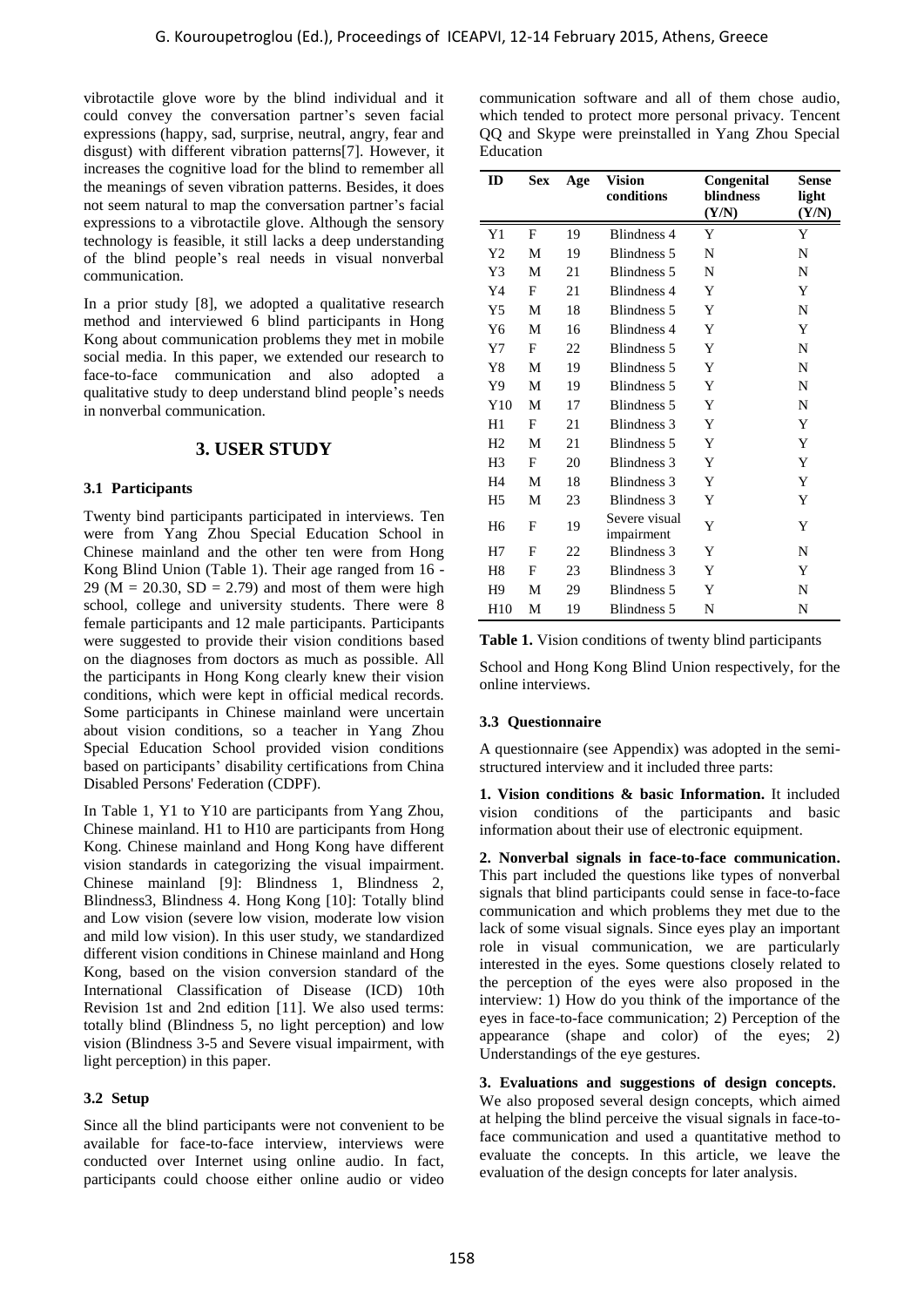#### *3.3.1 Procedure*

In the interview, the interviewer needed to speak and explain all the questions to the participants and each interview took around one and half hours. English or Chinese Mandarin could be chosen in the interview to ensure all the participants had no language barriers and they could well understand each question.

#### *3.3.2 Analysis*

Each interview was recorded and notes were taken. We adopted the software QSR Nvivo  $1$  to manage and analyze qualitative data of each open question in the questionnaire. In this qualitative content analysis, we followed the approach of conventional content analysis, which coding categories are derived directly from the text data [12].

### **4. RESULTS**

The objective of the user study described in this paper is to understand blind participants' current situation and problems of sensing nonverbal signals in face-to-face communication. More specially, we were interested in blind people's perception towards the eye, which play an important role in the visual nonverbal communication. To gain such knowledge, we selected all 125 quotes from the qualitative data.

#### **4.1 Overview of the Types of Sensing Nonverbal Signals**

In total 76 quotes described the types of nonverbal signals in face-to-face communication. We categorized these quotes based on four senses (visual, auditory, tactile and olfactory). Two major types of nonverbal signals were auditory (27 quotes) and tactile perception (18 quotes). Besides, other types of the nonverbal signals that participants mentioned they could sense were: visual perception (14 quotes), mixed perception of visual and auditory signals (8 quotes), mixed perception of auditory and olfactory signals (2 quotes). We also added two types of perceptions which might not be able to exactly belong to any of the five senses: obstacle perception [13] [14] (5 quotes) and airflow perception (2 quotes). Figure 1 provides an overview of the number of the quotes of different types of nonverbal signals that were mentioned by the participants. To gain a better understanding of the each type of the nonverbal signals in face-to-face communication, we summarized the user comments and we were particularly interested in the nonverbal signals, especially the ones included emotional information. G. Kouroupetroglou (Ed.), Proceedings of ICEAPVI, 12-14 February 2015, Athens, Greece 16.<br>
Some the interviewer metals on each scale that we can be expected in the transformation and the scale of the scale of the scale of

#### *4.1.1 Auditory Perception*

Fifteen participants mentioned that they could perceive conversation partners' auditory nonverbal signals. Four of them were low-vision and the other eleven were blind. Seven participants noted that they could sense the conversation partners' body gestures such as leaning

l

forward and backward by auditory perception. One of the example responses was:



<span id="page-2-0"></span>**Figure 1.**Types of sensing nonverbal signals in face-toface communication

*I could feel my conversation partner moving down or up his head when we were talking. [Participant Y7]* 

Seven participants described that they sensed conversation partners' facial expressions by hearing them crying or laughing. Participants tended to distinguish and guess conversation partners' emotions from the manners of speaking: if the voice was soft and gentle, the blind tended to believe she was pleasant; if the conversation partner spoke rudely and loudly, the blind probably thought she was angry. In other words, participants in this interview could not directly and exactly sense conversation partners' facial expressions. Instead, they guessed conversation partners' emotions by auditory signals such as laugh, cry, voice and tone.

Ten participants also said they could sense the conversation partners' facial orientation by auditory signals. One participant stated he could perceive conversation partner's facial orientation when they were talking, but if the environment was noisy and it was difficult for him to discern conversation partner's facial orientation. The other participant also mentioned response to the conversation partner's facial orientation:

*When I distinguished the direction of the conversation partner's facial orientation, I would intentionally turn my head to follow that direction. My head would stay in the direction with the biggest sound (when the conversation partner was talking). [Participant Y6]* 

#### *4.1.2 Tactile Perception*

Eighteen participants shared their experiences of tactile nonverbal signals in face-to-face communication. Participants expressed positive (3 out of 18 participants), neutral (13 out of 18 participants) and negative (2 out of

<sup>1</sup> http://www.qsrinternational.com/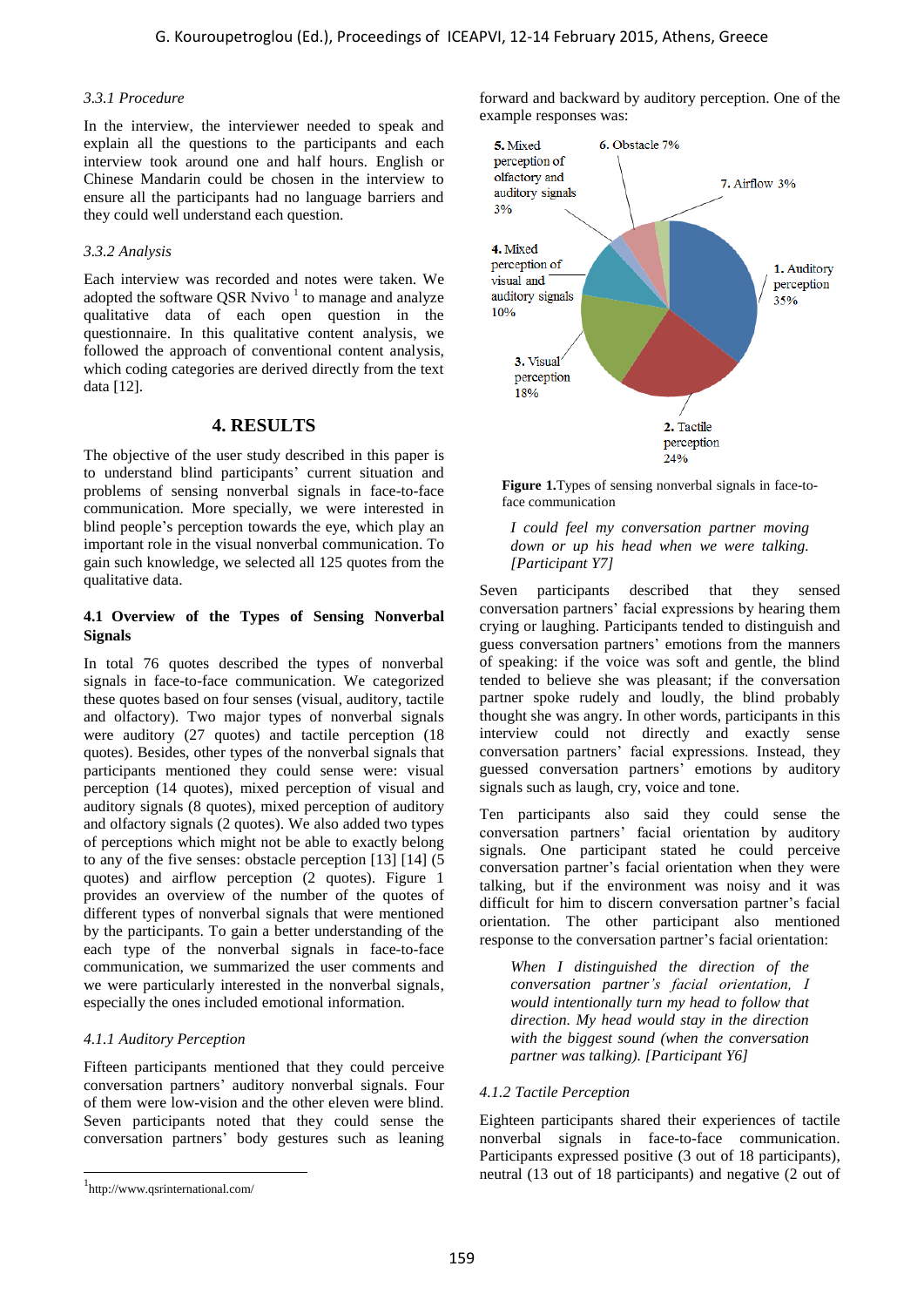| 18 participants) views towards these signals respectively<br>(Table 2).                                                                                                                                                                                                                                                                                   | considered as different people, because they a<br>two independent contexts. The other partici                                                                                                                                                                                                                                                                                                      |
|-----------------------------------------------------------------------------------------------------------------------------------------------------------------------------------------------------------------------------------------------------------------------------------------------------------------------------------------------------------|----------------------------------------------------------------------------------------------------------------------------------------------------------------------------------------------------------------------------------------------------------------------------------------------------------------------------------------------------------------------------------------------------|
| <b>Attitudes</b><br>Understandings<br><b>Types</b>                                                                                                                                                                                                                                                                                                        | that he could identify a person by both olf<br>auditory signals:                                                                                                                                                                                                                                                                                                                                   |
| Touch the<br>Positive<br>Friendly signal and feel<br>shoulder<br>being encouraged by the<br>friends                                                                                                                                                                                                                                                       | I lost my vision by birth. Therefore, a<br>distinguished all the people with dij<br>genders and by footsteps and smells. Th                                                                                                                                                                                                                                                                        |
| Positive<br>Touch the head<br>Feel being supported and<br>slightly<br>encouraged                                                                                                                                                                                                                                                                          | step was smell, but sometimes it was che<br>So I also used footsteps to help: some v<br>slowly and some others had heavy foots.<br>could distinguish different people by                                                                                                                                                                                                                           |
| Hold the hand<br>Neutral<br>Guide me to one place                                                                                                                                                                                                                                                                                                         | signals in combinations with simple patte<br>footsteps, the similar as combinations                                                                                                                                                                                                                                                                                                                |
| Let me know the other one<br>Neutral<br>Touch the hand<br>is talking to me or let me<br>do not speak in public place                                                                                                                                                                                                                                      | different telegraph codes, which finally f<br>identical<br>complicated<br>but<br>mea<br>[Participant Y6]                                                                                                                                                                                                                                                                                           |
| Negative<br>Touch the body<br>An invasion of the privacy                                                                                                                                                                                                                                                                                                  | 4.1.6 Obstacle                                                                                                                                                                                                                                                                                                                                                                                     |
| Table 2. Attitude and understanding of different tactile<br>nonverbal signals                                                                                                                                                                                                                                                                             | Four totally blind participants emphasized<br>capable of a particular perception of obstacle<br>example answer was quoted as following:                                                                                                                                                                                                                                                            |
| 4.1.3 Visual Perception<br>Six low-vision participants stated that they could sense<br>visual signals in face-to-face communication, which<br>included body gestures and facial orientations. All these                                                                                                                                                   | When I was walking before hitting an ob<br>felt something blocked me. I could not o<br>explain that sense and it might be call<br>obstacle sense. [Participant Y2]                                                                                                                                                                                                                                 |
| six participants mentioned they could see some large<br>hand gestures and body gestures such as waving or                                                                                                                                                                                                                                                 | 4.1.7 Airflow                                                                                                                                                                                                                                                                                                                                                                                      |
| pointing to one place by using an arm. However, they<br>were not able to sense some subtle finger gestures. Four<br>participants described that they could also see the facial                                                                                                                                                                            | Two participants described they sensed s<br>gestures by the airflow. One participant me<br>following:                                                                                                                                                                                                                                                                                              |
| orientations of the nearby conversation partner.<br>4.1.4 Mixed Perception of Visual and Auditory Signals                                                                                                                                                                                                                                                 | I could not see the hand gesture, but I k<br>someone is going to hit me. I could sen<br>subtle airflow caused by the conver                                                                                                                                                                                                                                                                        |
| Five participants mentioned they could sense body<br>gestures and facial orientations by both visual and                                                                                                                                                                                                                                                  | partner's hand gestures. [Participant Y6]                                                                                                                                                                                                                                                                                                                                                          |
| auditory perceptions. The example explanation is quoted<br>as following:                                                                                                                                                                                                                                                                                  | 4.2 Problems Due to a Lack of Visual Signa                                                                                                                                                                                                                                                                                                                                                         |
| Basically I could feel a person's body gesture<br>when she was talking, because her voice was<br>shaking along with his body gestures.<br>Sometimes, I could see the conversation<br>partner's body gestures, but not very clear.<br>[Participant H3]                                                                                                     | Nineteen participants described that they we<br>sense conversation partners' feelings by voic<br>out of 19 participants) and gestures (10<br>participants). In these ten participants, only to<br>stated they could feel positive feelings from co<br>partners' gestures while the other eight felt on<br>feelings. Furthermore, eight out of twenty<br>shared their unhappy experiences due to tl |
| 4.1.5 Mixed Perception of Olfactory and Auditory Signals                                                                                                                                                                                                                                                                                                  | perception of the nonverbal signals in f<br>communication:                                                                                                                                                                                                                                                                                                                                         |
| Two participants shared their experiences to identify<br>different people via auditory perception and olfaction.<br>One participant mentioned he was able to distinguish the<br>subtle olfactory difference from his close friends. But he<br>also stressed that it would be very complicated to<br>distinguish all the people around. He was not able to | One person had very funny facial expre<br>in our conversation, but I could not sense<br>and naturally did not know why other p<br>laughed. [Participant H2]                                                                                                                                                                                                                                        |
| recognize a long-time-no-see friend, because he forgot                                                                                                                                                                                                                                                                                                    | 4.2.1 Catch Up with Conversation                                                                                                                                                                                                                                                                                                                                                                   |
| friend's smell or the smell could have been replaced by<br>the other person's. Sometimes he also needed to have a<br>decision by different patterns of footsteps and some<br>special context. He further explained the meaning of the<br>context: smelling one person at school and sensing the<br>similar smell of the person at home. They were         | Four participants mentioned they could not<br>discussion speed with the sighted due to t<br>nonverbal signals such as hand gestures,<br>contacts and facial expressions. For exa<br>participant complained when several sighted p                                                                                                                                                                  |

#### <span id="page-3-0"></span>**Table 2.** Attitude and understanding of different tactile nonverbal signals

#### *4.1.3 Visual Perception*

#### *4.1.4 Mixed Perception of Visual and Auditory Signals*

#### *4.1.5 Mixed Perception of Olfactory and Auditory Signals*

considered as different people, because they appeared in two independent contexts. The other participant stated that he could identify a person by both olfactory and auditory signals:

*I lost my vision by birth. Therefore, ages I distinguished all the people with different genders and by footsteps and smells. The first step was smell, but sometimes it was cheating. So I also used footsteps to help: some walked slowly and some others had heavy footsteps. I could distinguish different people by using signals in combinations with simple patterns of footsteps, the similar as combinations of the different telegraph codes, which finally formed complicated but identical meanings. [Participant Y6]* 

#### *4.1.6 Obstacle*

Four totally blind participants emphasized they were capable of a particular perception of obstacles [13]. The example answer was quoted as following:

*When I was walking before hitting an object, I felt something blocked me. I could not clearly explain that sense and it might be called the obstacle sense. [Participant Y2]* 

### *4.1.7 Airflow*

Two participants described they sensed some hand gestures by the airflow. One participant mentioned as following:

*I could not see the hand gesture, but I know if someone is going to hit me. I could sense the subtle airflow caused by the conversation partner's hand gestures. [Participant Y6]* 

#### **4.2 Problems Due to a Lack of Visual Signals**

Nineteen participants described that they were able to sense conversation partners' feelings by voice tone (13 out of 19 participants) and gestures (10 out of 19 participants). In these ten participants, only two of them stated they could feel positive feelings from conversation partners' gestures while the other eight felt only negative feelings. Furthermore, eight out of twenty participants shared their unhappy experiences due to the lack of perception of the nonverbal signals in face-to-face communication:

*One person had very funny facial expressions in our conversation, but I could not sense them and naturally did not know why other people laughed. [Participant H2]* 

#### *4.2.1 Catch Up with Conversation*

Four participants mentioned they could not catch up discussion speed with the sighted due to the lack of nonverbal signals such as hand gestures, nods, eye contacts and facial expressions. For example, one participant complained when several sighted people had a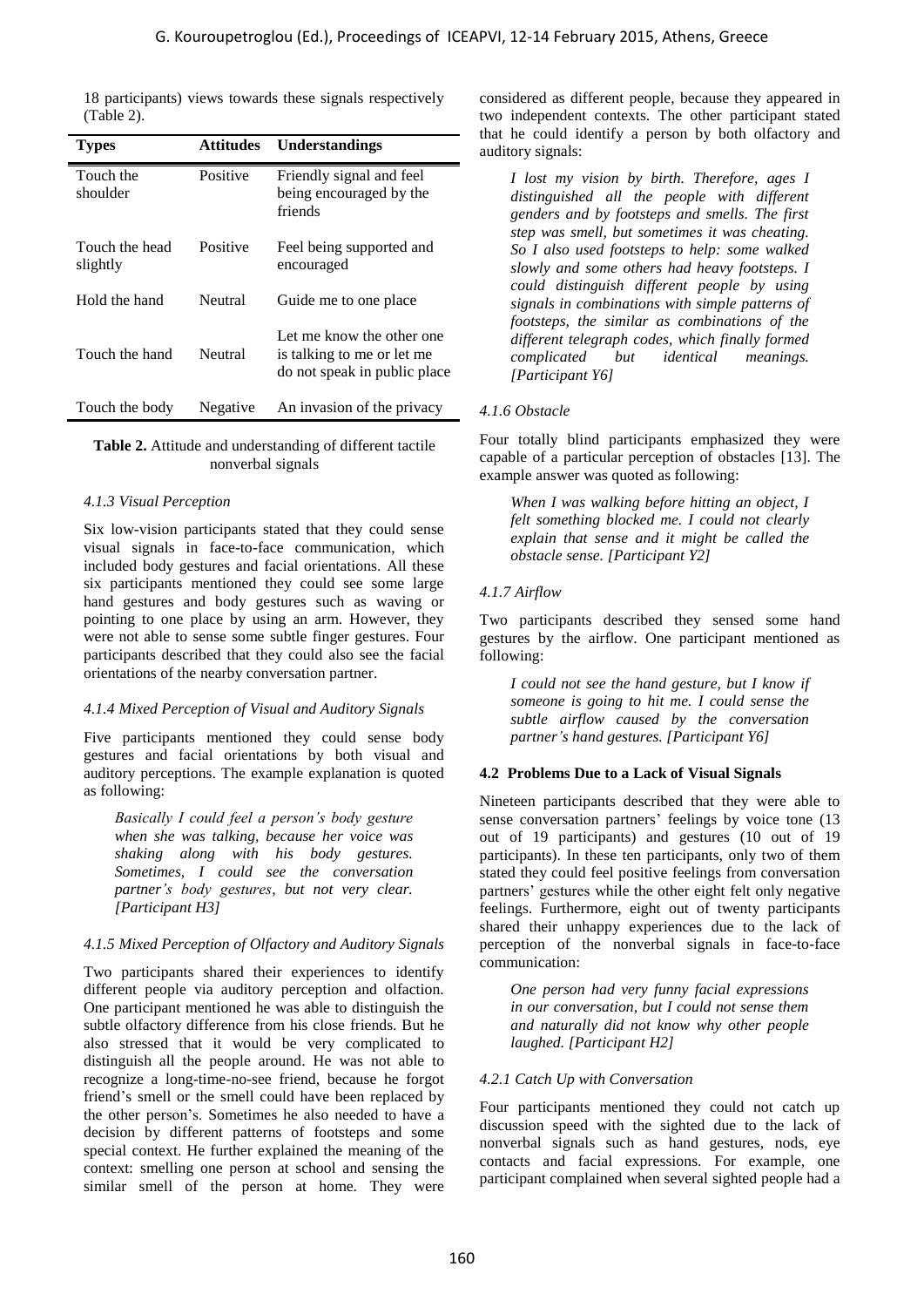meeting with him and one of them asked whether they agreed with a thing. Some people nodded and some did not, which he could not know and still thought they were in thinking. The other participant said if the sighted used eye contacts to show who they were talking about, she would be lost in the conversation.

### *4.2.2 Feel Other People's Feelings*

Three participants also mentioned they had difficulties to feel conversation partners' feelings because they were not able to sense their facial expressions. One participant said sometimes he felt sad when he could not exactly feel other people's feelings. For instance, his classmate said "yes" and agreed with him, but actually that classmate was unpleased and disagreed with him. He could not feel his classmate's unhappiness from the tone, which sounded like usual. The other participant stressed he had difficulties to sense conversation partner's positive feelings:

*When a person felt happy she would smile. But I could not see her smile. Besides, I could not sense nods and facial expressions, so I could only judge some positive feelings by conversation partner's voice tone or the use of languages. [Participant H4]* 

### *4.2.3 Identify Familiar People*

One participant described he had problems in identifying a close friend resulted from the changes in nonverbal signals:

*I could not identify the person even we were familiar with each other in the past. If the feature of his nonverbal signals in my memory changed significantly, I could not identify him. For example: if he liked shaking legs during a conversation and one day he did not shake, I felt he changed. If changes were bigger, I even could not identify him. [Participant Y6]* 

# **4.3 Perception of the Eyes**

To gain a further understanding of blind participants' perception of the eyes that play an important role in visual communication, we proposed four relevant questions: 1) Eyes were important or not in the communication; 2) Explanations of the memory of the eyes from childhood; 3) Appearance & functions of the eyes;4) Understandings of "looking at".

The question "Eyes were important or not in the communication" was a basic and warm-up question and it required participants not only answered "Yes" or "No", but also needed to provide reasons. Eleven participants held the view of "eyes were important" explained two types of reasons: 1) Blind people do not have eye contacts and eye contacts could be used to understand other people's emotions and intentions in the communication; 2) Looking at the conversation partner when she was talking indicates respect to her. Most participants tended to hold these views based on their

indirect experiences. For example: one participant said she understood the importance of eye contacts from romance novels, which highlighted the description of the eye contacts between lovers. Likewise, nine participants thought eyes were not important in the communication and six of them were totally blind while the other three were low-vision (Table 3). The primary reason of "eyes were not important" was they were not able to get any information when "looked at" the others in face-to-face communication. One participant stressed eyes were significantly important from sighted people's view but actually eyes had no functions for blind people. She thought blind people tend to be more sensitive and they do not need to see. For example, she could be aware of her teacher's feelings, but even the teacher himself did not notice. G. Kouroupetroglou (Ed.), Proceedings of ICEAPVI, 12-14 February 2015, Athens, Greece 161<br>
in Nim and conserve the proposedio and once 461 in Nim and conserve the range of a proposedio and the serve in the serve in the se

|                         |                | <b>Vision conditions</b> |                |  |  |
|-------------------------|----------------|--------------------------|----------------|--|--|
| <b>Responses</b>        | # Participants | # Totally<br>blind       | #Low<br>vision |  |  |
| Important               | 11             | 5                        | 6              |  |  |
| <b>Not</b><br>important |                | 6                        | 3              |  |  |

#### <span id="page-4-0"></span>**Table 3.** The number of participants held different views towards eyes

Eight participants said they never got explanations particularly about eyes. Twelve participants stated they got the explanations about eyes in childhood from teachers, parents, books etc. One of the example explanations they mentioned was:

*The eye was a window of the soul, which could provide a person's basic information. When looked at one person, you could understand she was kind-hearted or not. You could also observe this beautiful world and surroundings. [Participant Y5]* 

We also asked two open questions: "what do you think of the appearance and functions of the eyes?" and "Can you explain 'look at' based on your understandings?" to gain further information of participants' perception towards eyes. The example descriptions of these two questions from participants are classified in Table 4 and Table 5.

| <b>Responses</b> |       | # Ouotes<br>$(N=36)$ | <b>Key words</b>                                                                           |
|------------------|-------|----------------------|--------------------------------------------------------------------------------------------|
| ppearance        | Shape | 16                   | Round, like a ball,<br>oval, olive shaped                                                  |
|                  | Color | 5                    | Black center, white<br>surroundings,<br>transparent.                                       |
| <b>Functions</b> |       | 15                   | Eye contacts, feelings,<br>be respected; get<br>information, enhance<br>facial expressions |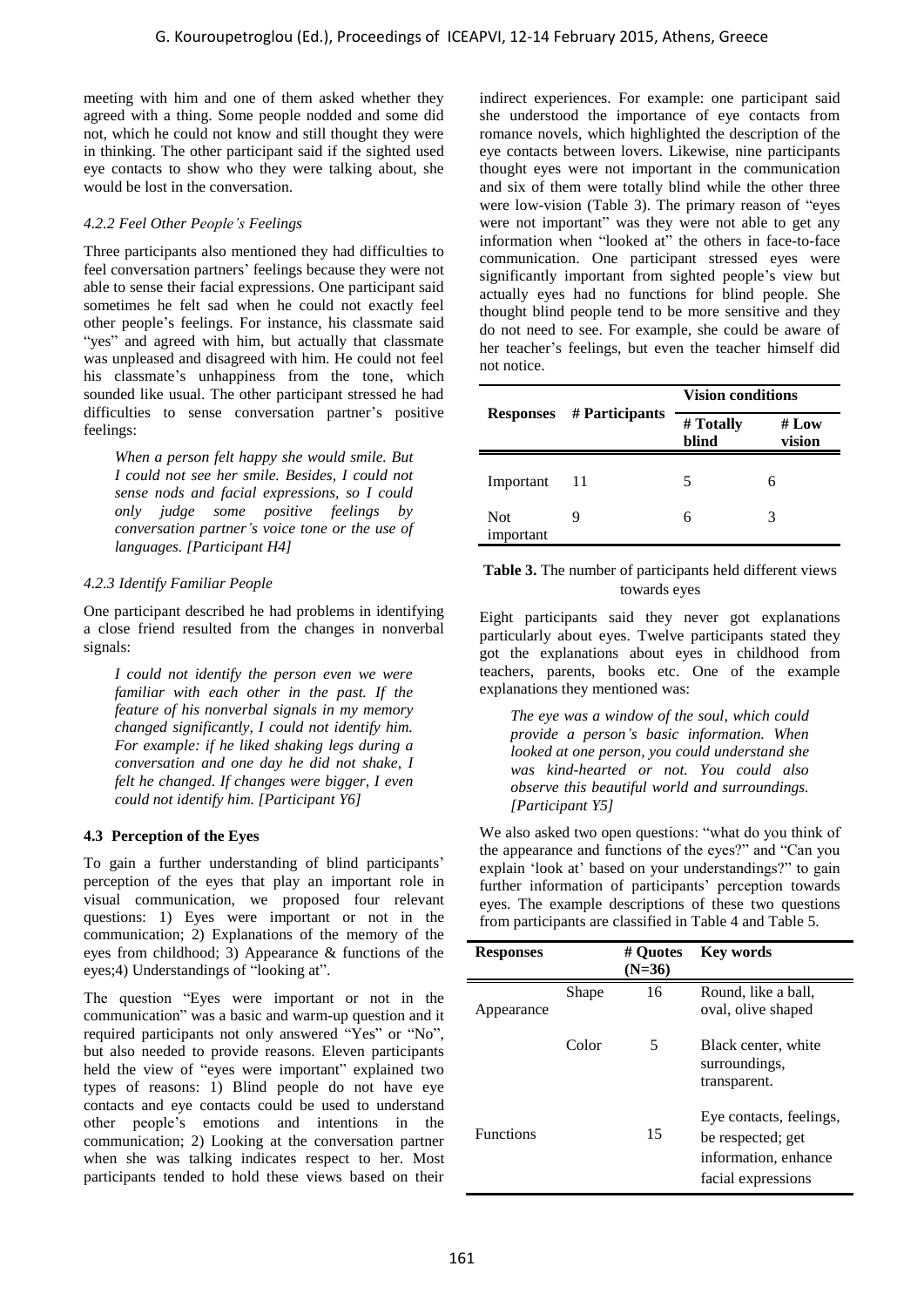<span id="page-5-0"></span>Table 4. Appearances and functions of the eyes<sup>1</sup>

| <b>Responses</b> |         | # Quotes<br>$(N=17)$ | <b>Key words</b>                                   |
|------------------|---------|----------------------|----------------------------------------------------|
|                  | Eyes    | 9                    | Eye contacts, focus,<br>watch                      |
| Looking<br>at    | Face    | 6                    | Turn one's face, head<br>orientation, face to face |
|                  | Purpose | 2                    | Friendly, blackly, love                            |

**Table 5.** Understandings of "looking at"

# **5. DISCUSSION**

The research described in this paper is aimed at a better understanding of blind people's need of nonverbal signals in face-to-face communication with sighted people. Since blind and low vision people lost the visual modality completely or largely, we were particularly interested in communication problems due to the lack of visual signals in face-to-face communication. This knowledge is needed for further understandings of blind people's needs of perceiving visual signals in face-to-face communication. We will now discuss our current findings from this qualitative study as well as implications of our research for the design of the assistive device that can help blind people to sense visual signals in face-to-face communication.

#### **5.1 Use of Auditory and Tactile Signals**

The two majorities of nonverbal signals that blind participants mentioned that they could sense were auditory (35%) and tactile signals (24%). It indicates that blind people perceive nonverbal signals primarily based on the auditory and tactile modalities. This result is in line with mainstream technology solutions in the HCI field: auditory assistive devices [15] that use auditory signals as a substitute for vision, and also some haptic solutions that use haptic signals as a substitute [16]. We also learned some participants could use olfactory signals to identify different people. However, although a few blind participants demonstrated a better olfactory ability than sighted people due to a result of the sensory substitution, they could not depend on merely olfactory signals to distinguish people. They still needed auditory signals like sound of footsteps as the assistance. There are three key reasons explain this phenomenon: 1) Olfactory signals are very complicated for identifying different people. For example, a blind participant has several friends and it is very difficult for him to remember all the different smells from different friends; 2) Some olfactory nonverbal signals are very similar and sometimes easy to be mixed up; 3) A person's olfactory signal may change after a period of time. It is impossible for a blind person to identify the change, even when it comes from his close friend.

#### **5.2 Problems in Communication Due to the Lack of Visual Signals**

Participants mentioned communication problems from inaccessible visual signals in the study. These signals can be categorized as two types: 1) conveying useful information, for example, nodding or shaking the head means agreement or disagreement in discussion; 2) expressing different feelings through smiling or frowning. Some blind participants had difficulties in sensing positive feelings. One possible reason is that they were not able to see facial expressions and subtle finger gestures, which can be used by the sighted people to indicate positive emotions. For example, thumbs-up and smiling of the conversation partner can convey positive feelings and give the speaker more confidence in talking. Blind participants tend to more easily sense some negative feelings from big and sharp hand or body gestures. This could explain why ten participants stated they could sense conversation partners' feelings via gestures in the interview, but only two of them could sense positive feelings and the other eight only sensed negative feelings.

#### **5.3 Indirect and Fuzzy Understanding of Eyes and Eye Gestures**

Most participants in the interview gained the understanding of the eyes based on three primary different resources: 1) sighted people tell them (parents, teachers or other people); 2) read novels and other literary works, especially some romance novels described the eye contacts between lovers in details; 3) understand from their own life experiences, which were mostly based on the problems they met due to a lack of visual nonverbal signals. Partially because of using some metaphor and analogy to describe eye gazes or eye contacts in novels and other literary works, participants tend to exaggerate the function of the eyes. For example, one participant stated looking at a person could clearly know he was kind-hearted or not. In fact, it is rather difficult to determine a person's inner character at the first sight even for the sighted people. In the interview, bind participants had clearer understanding or imagination of eyes' shape than the color (Table 4). The reason could be obvious: blind participants can touch their own or other one's eyeballs to recognize the shape of the eyes. Half of them are totally blind and do not have the light sense [\(Table 1\)](#page-1-0), so it is impossible for them to imagine color. Even for the low vision participants, sensing the eye color is still of a question. Most of them imagine the eye color based on indirect experiences such as from descriptions of a book or by other people telling them. Another interesting point is their understandings of the "look at". We collected 17 quotes from 20 participants of answering this question and 9 quotes considered "looking at" was a behavior triggered by the eyes (Key words: eye contacts, focus, watch etc.). But 6 quotes explained "looking at" was a behavior about the face and head (Key words: turn one's face, head orientation, face to face etc.). One participant stated he could sense his conversation partner looking at him by the facial orientation. In sighted people's eyes, G. Kouroupetroglou (Ed.), Proceedings of ICEAPVI, 12-14 February 2015, Athens, Greece 162<br>
A Appearance and finctions of the specific scale of communications particles in the specific scale of continued in particles and t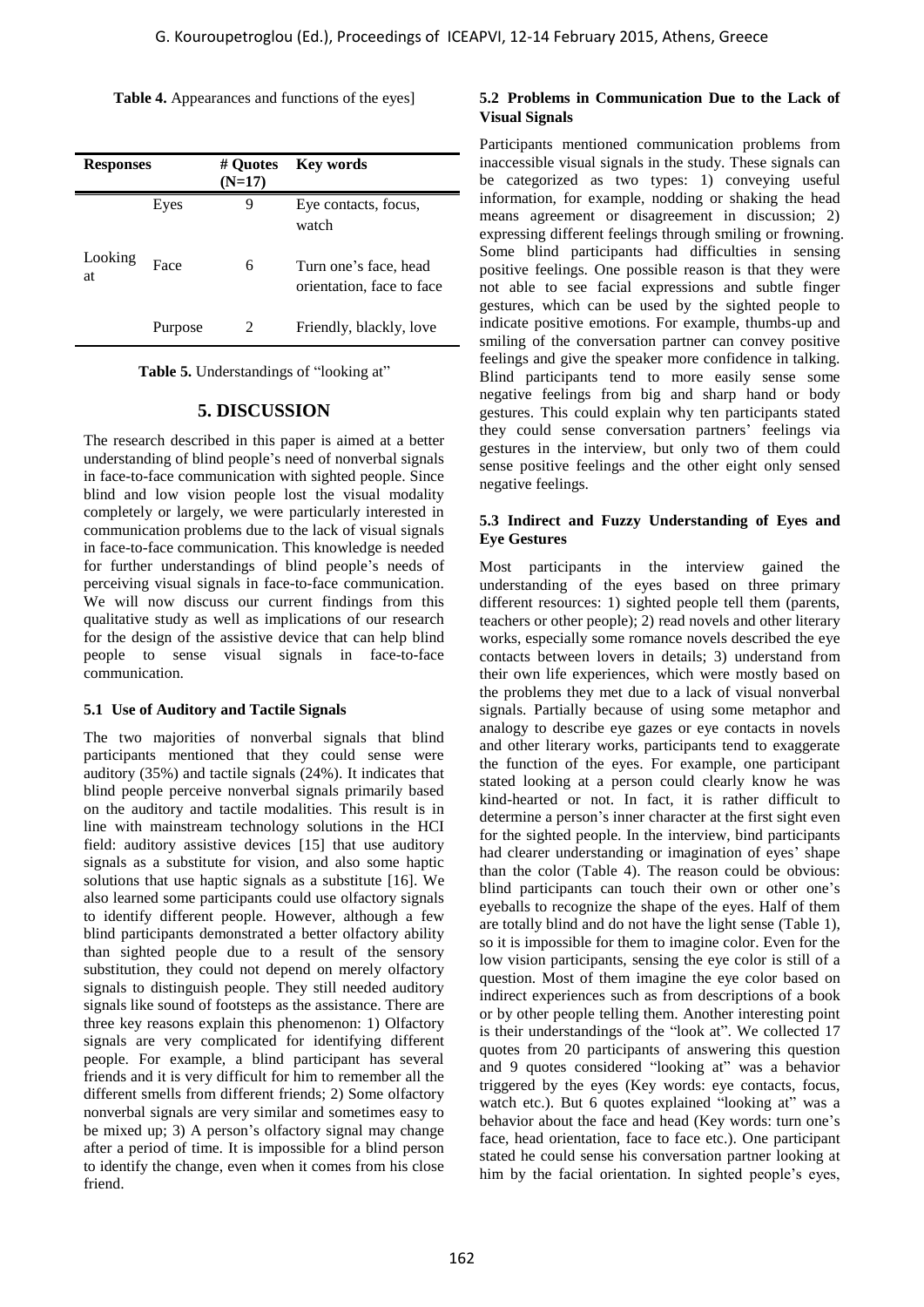"looking at" belongs to visual behaviors rather than facial or gestural behaviors. Blind people do not have an explicit concept of "looking at" and it is even a behavior more of the face according to some participants.

#### **5.4 Design Implications**

Some design implications are also proposed from the qualitative study: 1) visual signals that convey positive meanings should be sensed by the blind people in face-toface communication; 2) use facial orientation as a replacement for gaze signal; 3) not only let the blind people perceive visual signals but also help them to give feedback to their sighted conversation partners by using different eye gestures.

From the interview, we found that blind participants received less positive signals in a conversation due to the lack of sensing subtle gestures and facial expressions from the sighted conversation partner. For example: gaze, smile, nod and thumbs up. These positive signals can help them feel more confident in the conversation with the sighted. As for some large hand or body gestures, blind participants can sense some of them from other modalities. For example, some participants could sense conversation partner's facial orientations by auditory signals when the partner was talking. However, all the blind participants cannot sense eye gazes, facial expressions and finger gestures such subtle gestures in the interview. G. Kouroupetroglou (Ed.), Proceedings of ICEAPVI, 12-14 February 2015, Athens, Greece 163<br>
Nelson, Works: Nelson, Works: New Yorks: New Yorks: New Yorks: New Yorks: New Yorks: New Yorks: New Yorks: New Yorks: New Yorks: N

Another finding related to detecting signals that "looking at" means "facial orientation" according to some blind participants. We can consider using facial orientation as a replacement for gaze signal. In fact, blind participants could not sense subtle gestures such as eye gazes and naturally they had no direct and explicit experiences of eye signals like "looking at". On the other hand, some of them, especially low-vision participants, could sense facial orientations from auditory or weak visual signals. They have a clearer concept about the "face" rather than the "eye".

In our future design, we also consider not only let the blind people perceive visual signals but also help them to give feedback to their sighted conversation partners by using different eye gestures based on the research prototype " wearable eyes" [17]. The "wearable eyes" can display user's eye gestures on the surface of the glasses and produce expressions during user's communication.

#### **5.5 Limitations**

This research studied the need of nonverbal signals for the blind in face-to-face communication with the sighted. The study was limited in some perspectives which should take into consideration for improvements in future work: 1) design for face-to-face communication is an interactive process which involves both blind and sighted people and the work presented here lacks a deep understanding of the sighted people's perspectives in communication with the blind; 2) this study adopted online audio interviews, and results may vary if face-to-face interviews were conducted instead; 3) Most interviews (19 out of 20) were conducted in Chinese and only one in English. Translations between English and Chinese may have differences. Especially, in Chinese context, there is no term directly match "nonverbal communication". We needed to explain the meaning of the nonverbal communication to some of the participants; 4) Participants' age ranged from 16-29 and it has its limitations in representing the entire population of the blind.

#### **6. CONCLUSION**

This paper described a qualitative study aimed at gaining a better understanding of blind people's need in sensing nonverbal signals in face-to-face communication and which difficulties they have due to the lack of visual signals. We are particularly interested in their understanding of eyes which play an important role in the visual nonverbal communication.

The results show that auditory and tactile signals are two major nonverbal signals that blind participants perceive, but they seldom sense positive feelings from visual signals in face-to-face communication. Furthermore, blind participants tend to have an indirect understanding and fuzzy imagination of eyes and eye gestures. As the next step, the results of this study will be applied to inform the design of an assistive device which helps the blind people in accessing the necessary visual signals in a conversation to enhance communication with the sighted people.

#### **Acknowledgments**

This research is supported by the China Scholarship Council and facilitated by Yang Zhou Special Education School and Hong Kong Blind Union.

# **APPENDIX**

**Questionnaire of Nonverbal Signals for Face-to-Face Communication between the Blind and the Sighted** 

| Name:      | Gender:     |
|------------|-------------|
| Age:       | Occupation: |
| Education: | Residence:  |

*A.1 Vision Condition & Basic Information* 

1. Describe your vision condition.

(For example: totally blind, visually impaired. Please provide descriptions of the medical diagnosis from the doctor as much as possible.)

\_\_\_\_\_\_\_\_\_\_\_\_\_\_\_\_\_\_\_\_\_\_\_\_\_\_\_\_\_\_\_\_\_\_\_\_\_\_\_\_\_\_\_\_\_\_

2. Which reason caused you became blind or low-vision? \_\_\_\_\_\_\_\_\_\_\_\_\_\_\_\_\_\_\_\_\_\_\_\_\_\_\_\_\_\_\_\_\_\_\_\_\_\_\_\_\_\_\_\_\_\_

(For example: blind by birth, blind after birth. If blind after birth, need to explain reasons.)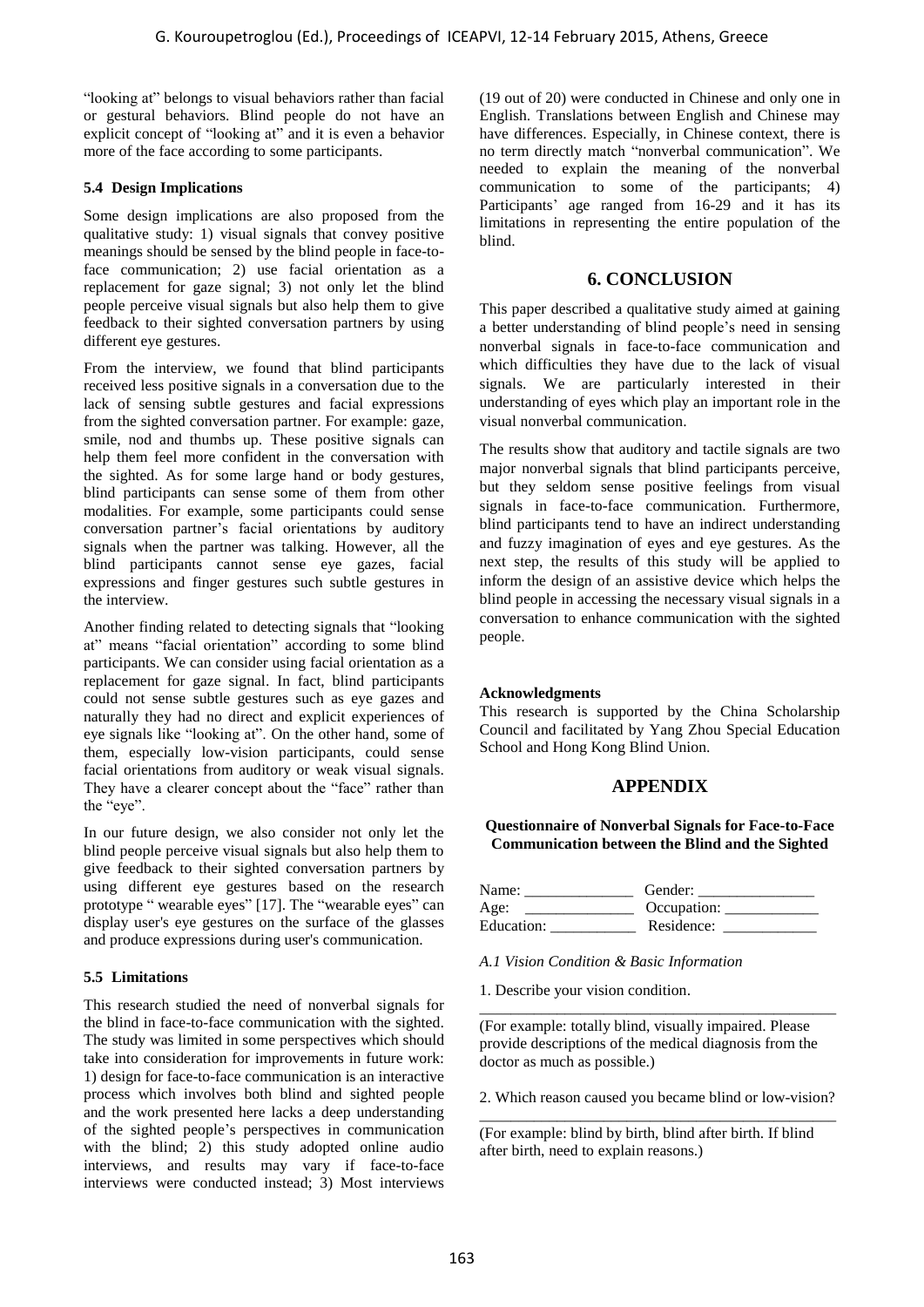#### *A.2 Use of Electronic Equipment*

- 1. How long have you been using a computer?
- Never use
- Less than 5 years
- $\circ$  5-10 years
- $\circ$  10-15 years
- More than 15 years

2. How long have you been using a mobile phone?

- Never use
- Less than 5 years
- $\circ$  5-10 years
- $\circ$  10-15 years
- More than 15 years

3. Which brand of the mobile phone do you use?

4. Which social networking websites as following do you have your own account?

\_\_\_\_\_\_\_\_\_\_\_\_\_\_\_\_\_\_\_\_\_\_\_\_\_\_\_\_\_\_\_\_\_\_\_\_\_\_\_\_\_\_\_\_\_\_

| $\Box$ Facebook      | when |
|----------------------|------|
| $\Box$ Twitter       | when |
| $\Box$ Skype         | when |
| $\Box$ Path          | when |
| $\Box$ 00            | when |
| $\square$ Sina Weibo | when |
| $\Box$ WeChat        | when |
| $\Box$ Others        | when |

#### *B. Nonverbal Signals in Face-to-Face Communication*

Nonverbal signals include body languages, facial orientation, facial expressions, eye contacts etc. 1. Which nonverbal signal can you sense in face-to-face communication and how do you sense these nonverbal signals? (Please give examples.)

\_\_\_\_\_\_\_\_\_\_\_\_\_\_\_\_\_\_\_\_\_\_\_\_\_\_\_\_\_\_\_\_\_\_\_\_\_\_\_\_\_\_\_\_\_\_

2. Can you sense other one's moods (such as happiness, anger and impatience) by nonverbal signals in face-toface communication? If yes, how do you sense? (Please give examples.)

3. Which problems have you met in face-to-face communication due to a lack of visual nonverbal signals? (Please give examples.)

\_\_\_\_\_\_\_\_\_\_\_\_\_\_\_\_\_\_\_\_\_\_\_\_\_\_\_\_\_\_\_\_\_\_\_\_\_\_\_\_\_\_\_\_\_\_

\_\_\_\_\_\_\_\_\_\_\_\_\_\_\_\_\_\_\_\_\_\_\_\_\_\_\_\_\_\_\_\_\_\_\_\_\_\_\_\_\_\_\_\_\_\_

4. Do you think eyes are important in face-to-face communication?

5. Based on question 4, does anyone else tell you or is it your own view?

\_\_\_\_\_\_\_\_\_\_\_\_\_\_\_\_\_\_\_\_\_\_\_\_\_\_\_\_\_\_\_\_\_\_\_\_\_\_\_\_\_\_\_\_\_\_

- Someone told you
- My own view

If it is your own view, please explain the reason.

6. How do people (such as your parents and teachers) explain the word "eye" to you in your childhood?

7. What do you think of the appearance of the eyes? What are the functions of the eyes based on your understanding?

\_\_\_\_\_\_\_\_\_\_\_\_\_\_\_\_\_\_\_\_\_\_\_\_\_\_\_\_\_\_\_\_\_\_\_\_\_\_\_\_\_\_\_\_\_\_

\_\_\_\_\_\_\_\_\_\_\_\_\_\_\_\_\_\_\_\_\_\_\_\_\_\_\_\_\_\_\_\_\_\_\_\_\_\_\_\_\_\_\_\_\_\_

8. "One person looks at the other person." Can you explain "look at" based on your understanding?

#### **REFERENCES**

\_\_\_\_\_\_\_\_\_\_\_\_\_\_\_\_\_\_\_\_\_\_\_\_\_\_\_\_\_\_\_\_\_\_\_\_\_\_\_\_\_\_\_\_\_\_

- [1] M. Knapp, J. Hall, and T. Horgan, *Nonverbal communication in human interaction*, Harcourt College Pub, 4th ed., Nov. 1996.
- [2] G. R. White, G. Fitzpatrick, and G. McAllister, "Toward accessible 3D virtual environments for the blind and visually impaired," in *Proc.3rd Int. Conf. Digital Interactive Media in Entertainment and Arts*, Athens, 2008, pp. 134–141.
- [3] C. Yi, "Text locating in scene images for reading and navigation aids for visually impaired persons," in *Proc.12th Int. Conf. Computers and accessibility*, Orlando, 2010, pp. 325–326.
- [4] L. Dunai, G. P. Fajarnes, V. S. Praderas, B. D. Garcia, and I. L. Lengua, "Real-time assistance prototype—A new navigation aid for blind people," in *IECON 2010-36th Conf. Industrial Electronics Society*, 2010, pp. 1173–1178.
- [5] S. Krishna, D. Colbry, J. Black, V. Balasubramanian, S. Panchanathan, and others, "A systematic requirements analysis and development of an assistive device to enhance the social interaction of people who are blind or visually impaired," in *Workshop on Computer Vision Applications for the Visually Impaired*, 2008. [\(http://www.ski.org/Rehab/Coughlan\\_lab/General/C](http://www.ski.org/Rehab/Coughlan_lab/General/CVAVI08.html) VAVI08.html G. Kouroupetroglou (Ed.), Proceedings of ICEAPVI, 12-14 February 2015, Athens, Greece 164<br>
Excreme Equipment (Aliso methods are proposed to the Angeles Constrained Theorem (Aliso methods are proposed not be the Constraine
	- [6] S. Krishna, S. Bala, T. McDaniel, S. McGuire, and S. Panchanathan, "VibroGlove: an assistive technology aid for conveying facial expressions," in *CHI'10 Extended Abstracts. Human Factors in Computing Systems*, 2010, pp. 3637–3642.
	- [7] S. Krishna and S. Panchanathan, "Assistive technologies as effective mediators in interpersonal social interactions for persons with visual disability," in *Proc.12th Int. Conf. Computers Helping People with Special Needs*, 2010, pp. 316– 323.
	- [8] S. Qiu, J. Hu and G.W.M. Rauterberg, "Mobile Social Media for Blind People: Preliminary Observations," in ICEAPVI-2005 (submitted).

<sup>○</sup> Yes

<sup>○</sup> No